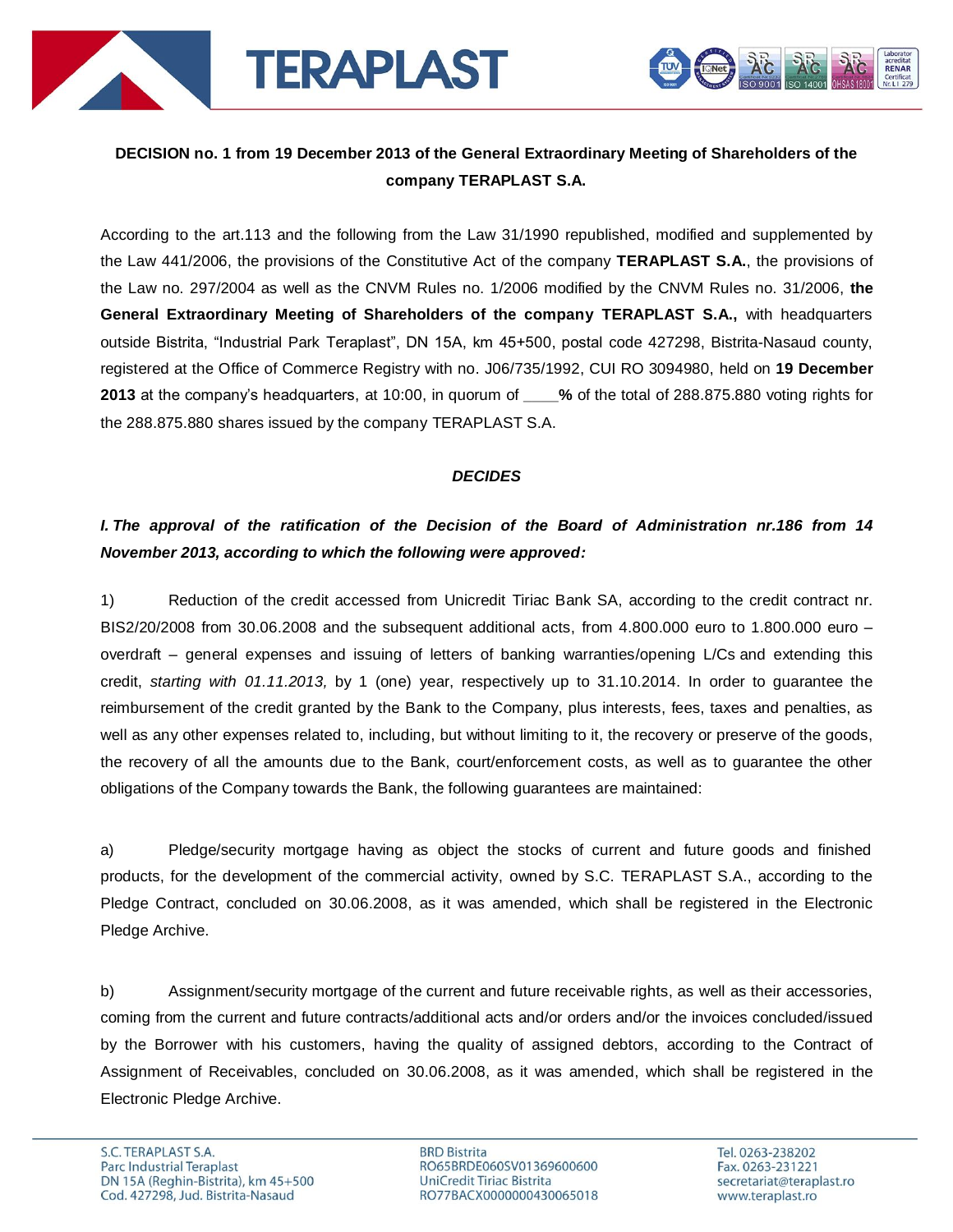c) Pledge/security mortgage having as object all current and future cash availabilities/credit balances from its current and future accounts and subaccounts open at the Bank, according to the Pledge Contract on the Account Balances, concluded on 30.06.2008, as it was amended, which shall be registered in the Electronic Pledge Archive.

d) The assignment of the rights resulted from the insurance policies ("all risks" type) issued by an insurance company agreed by the Bank, having as object the real estate and the movables brought into warranty. The borrower shall insure the movables and the real estate at the evaluated value and shall assign the Bank, as beneficiary of the insurance indemnity, all the rights resulted from this insurance. Also, the Borrower shall annually renew the insurance policies so as the goods be insured during the valid period of the Credit. The original of the insurance policies shall be kept by the Bank.

e) The real estate mortgage and the bans to break, annex, demolish, restructure, decorate, affect, rent, alienate and build on the real estate, owned by S.C. TERAPLAST S.A., situated in Bistrita, Bistrita-Nasaud county, consisting of land outside the town, category others, in surface of 1.004 mp and the construction built on it consisting of a production base, as well as on the respective constructions, in progress of buing built, real estate recorded in Land Registry no. 51284 of the administrative-territorial unit of Bistrita/ Bistrita-Nasaud county, coming from the conversion on paper of the old CF (Land Registry) no. 8753 of the administrativeterritorial unit of Bistrita / Bistrita-Nasaud county, with cadastral/topographical no. 6609/1/18/2/1 – A1, top. 6609/1/18/2/1 cad. C1– A1.1, on the current and future rents/lease produced by the Real estate, as well as on the indemnities paid according to the warranty/insurance contracts of any kind on and related to the payment of these rents or lease, according to the Contract of real estate mortgage.

f) The real estate mortgage and the bans to break, annex, demolish, restructure, decorate, affect, rent, alienate and build on the real estate, owned by S.C. TERAPLAST S.A., situated in Bistrita, Bistrita-Nasaud county, consisting of land inside the town, category construction court yards, in surface of 1.476 mp and the construction built on it consisting of maintenance mechanical workshop, battery station, auto parts warehouse, as well as on the respective constructions, in progress of buing built, real estate recorded in Land Registry no. 51241 of the administrative-territorial unit of Bistrita/ Bistrita-Nasaud county, coming from the conversion on paper of the old CF (Land Registry) no. 6565 of the administrative-territorial unit of Bistrita / Bistrita-Nasaud county, with cadastral/topographical no. 8434/3 – A1, top. 8434/3-C1 cad. C1– A1.1, on the current and future rents/lease produced by the Real estate, as well as on the indemnities paid according to the warranty/insurance contracts of any kind on and related to the payment of these rents or lease, according to the Contract of real estate mortgage.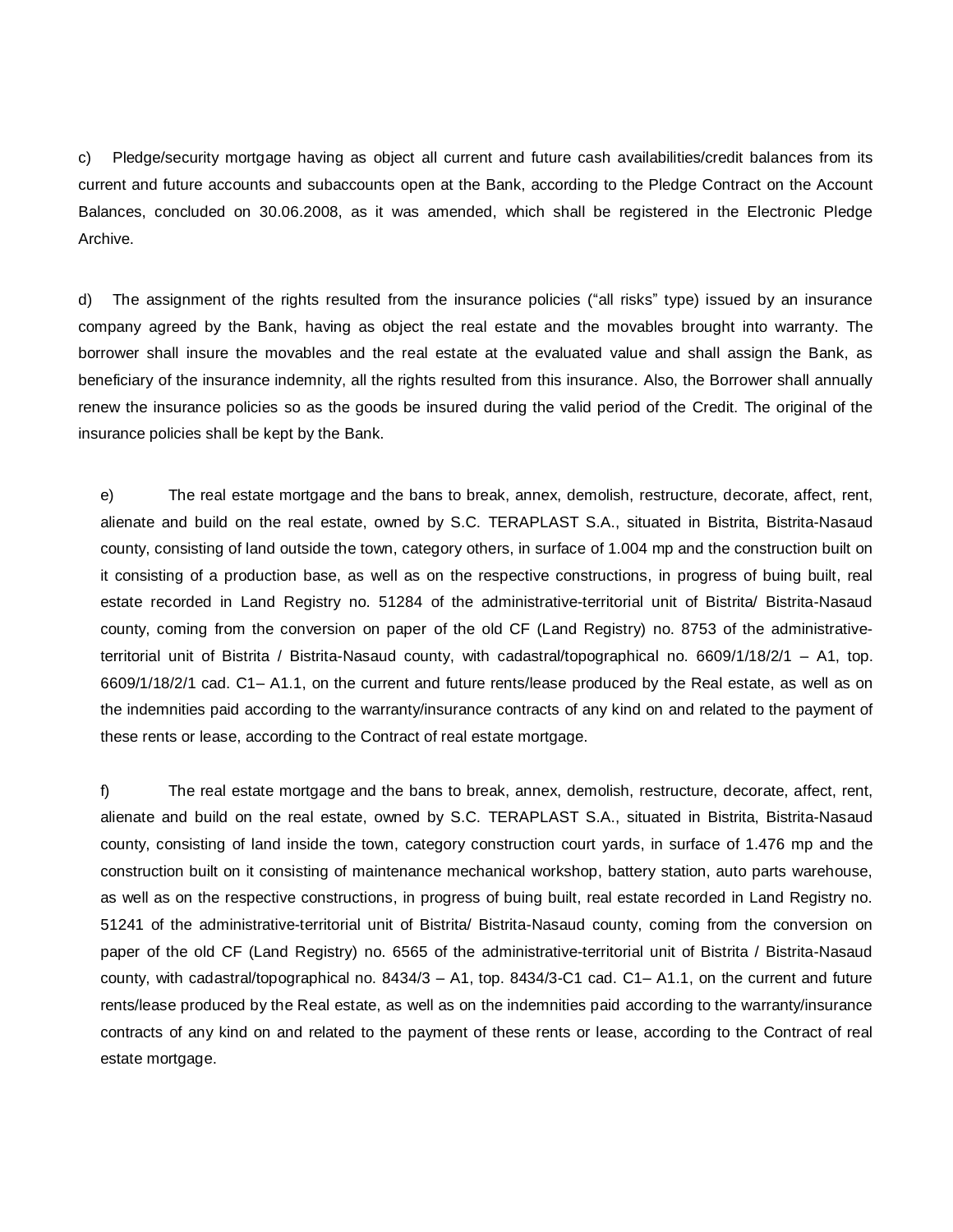g) The real estate mortgage and the bans to break, annex, demolish, restructure, decorate, affect, rent, alienate and build on the real estate, owned by S.C TERAPLAST S.A., situated in Bistrita, Bistrita-Nasaud county, consisting of land inside the town, category others, in surface of 6.562 mp and the construction built on it consisting of power adjustment station; raw material, finished products, plastic warehouse; pedestrian bridge (metallic construction) which makes the pedestrian connection between TERRACOTTA section and PLASTIC section, as well as on the respective constructions, in progress of buing built, real estate recorded in Land Registry no. 51184 of the administrative-territorial unit of Bistrita/ Bistrita-Nasaud county, coming from the conversion on paper of the old CF (Land Registry) no. 6564 of the administrative-territorial unit of Bistrita / Bistrita-Nasaud county, with cadastral/topographical no. 8434/2 – A1, top. 8434/2 cad. C1– A1.1, on the current and future rents/lease produced by the Real estate, as well as on the indemnities paid according to the warranty/insurance contracts of any kind on and related to the payment of these rents or lease, according to the Contract of real estate mortgage.

h) The real estate mortgage and the bans to break, annex, demolish, restructure, decorate, affect, rent, alienate and build on the real estate, owned by S.C. TERAPLAST S.A., situated in Bistrita, Bistrita-Nasaud county, consisting of land outside the town, category others, in surface of 1.698 mp and the construction built on it consisting of tube production hall, as well as on the respective constructions, in progress of buing built, real estate recorded in Land Registry no. 51133 of the administrative-territorial unit of Bistrita/ Bistrita-Nasaud county, coming from the conversion on paper of the old CF (Land Registry) no. 6567 of the administrativeterritorial unit of Bistrita / Bistrita-Nasaud county, with cadastral/topographical no. 8434/5 – A1, top. 8434/5 cad. C1– A1.1, on the current and future rents/lease produced by the Real estate, as well as on the indemnities paid according to the warranty/insurance contracts of any kind on and related to the payment of these rents or lease, according to the Contract of real estate mortgage.

i) The real estate mortgage and the bans to break, annex, demolish, restructure, decorate, affect, rent, alienate and build on the real estate, owned by S.C. TERAPLAST S.A., situated in Bistrita, Bistrita-Nasaud county, consisting of land outside the town, category construction court yards, in surface of 1.992 mp and the construction built on it consisting of storing spaces, as well as on the respective constructions, in progress of buing built, real estate recorded in Land Registry no.51267 of the administrative-territorial unit of Bistrita/ Bistrita-Nasaud county, coming from the conversion on paper of the old CF (Land Registry) no. 6533 of the administrative-territorial unit of Bistrita / Bistrita-Nasaud county, with cadastral/topographical no. 8540/2/1 – A1, top. 8540/2/1 cad. C1– A1.1, on the current and future rents/lease produced by the Real estate, as well as on the indemnities paid according to the warranty/insurance contracts of any kind on and related to the payment of these rents or lease, according to the Contract of real estate mortgage.

j) The real estate mortgage and the bans to break, annex, demolish, restructure, decorate, affect, rent, alienate and build on the real estate, owned by S.C. TERAPLAST S.A., situated in Bistrita, Bistrita-Nasaud county, consisting of land outside the town, category others, in surface of 4.570 mp and the construction built on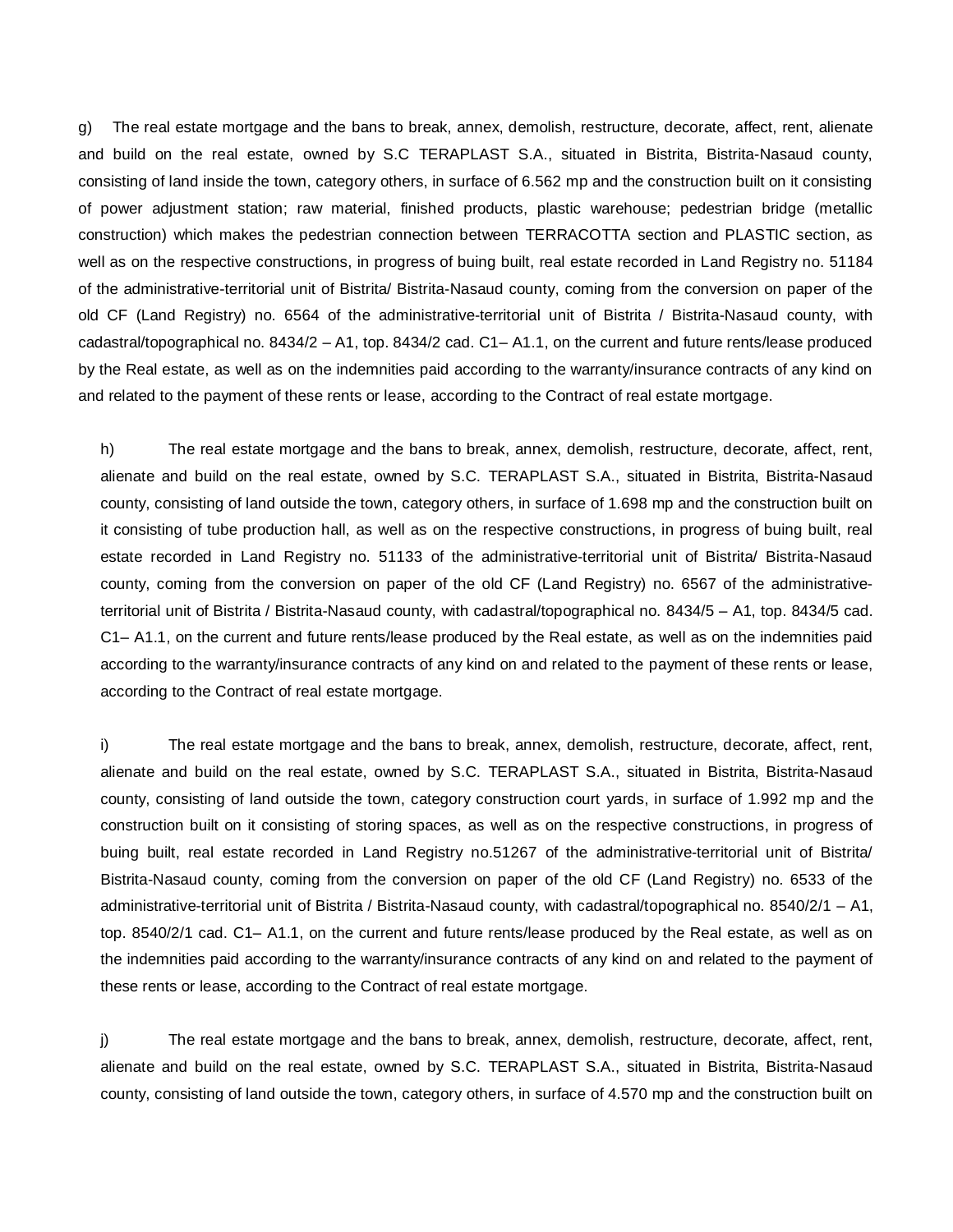it consisting of plastic production hall; plastic transformer station; plastic technological tower; plastic substation; PVC waste recycling line hall, as well as on the respective constructions, in progress of buing built, real estate recorded in Land Registry no. 61409 of the administrative-territorial unit of Bistrita/ Bistrita-Nasaud county, coming from the conversion on paper of the old CF (Land Registry) no. 6566 of the administrative-territorial unit of Bistrita / Bistrita-Nasaud county, with cadastral/topographical no 8434/4 – A1, top. 8434/4 cad. C1– A1.1, on the current and future rents/lease produced by the Real estate, as well as on the indemnities paid according to the warranty/insurance contracts of any kind on and related to the payment of these rents or lease, according to the Contract of real estate mortgage.

k) The real estate mortgage and the bans to break, annex, demolish, restructure, decorate, affect, rent, alienate and build on the real estate, owned by S.C. TERAPLAST S.A., situated in Bistrita, Bistrita-Nasaud county, consisting of land outside the town, category others, in surface of 1.358 mp and the construction built on it consisting of aggregate warehouse, as well as on the respective constructions, in progress of buing built, real estate recorded in Land Registry no. 61433 of the administrative-territorial unit of Bistrita/ Bistrita-Nasaud county, coming from the conversion on paper of the old CF (Land Registry) no. 7763 of the administrativeterritorial unit of Bistrita / Bistrita-Nasaud county, with cadastral/topographical no Cad.455 Top: 8540/2/3/3 – A1, top. 8540/2/3/3 cad. 455-C1– A1.1, on the current and future rents/lease produced by the Real estate, as well as on the indemnities paid according to the warranty/insurance contracts of any kind on and related to the payment of these rents or lease, according to the Contract of real estate mortgage.

l) Security mortage on the cash receivables resulted from the insurance contracts/policies issued by an insurance company agreed by the Bank, having as object the real estate and the movables brought into warranty. Also, the Borrower shall annually renew the insurance policies so as the goods be insured during the valid period of the Credit.

m) Security mortage on the cash receivables and their accessories, coming from the current and future contract(s)/additional acts and/or orders and/or the invoices concluded/issued by S.C. TERAPLAST S.A. with its customers, having the quality of assigned debtor(s), according to the Contract of security mortgage on receivables, which shall be registered in the Electronic Pledge Archive.

2. Assigning Mr. Alexandru Stanean as Deputy General Manager as well as Mrs. Eniko-Edit Orban as the company's Financial Manager in order to achieve the following steps:

**a)** negotiate, convene on, conclude and sign in the name and for S.C. TERAPLAST S.A. the warranty contracts/additional acts to the credit contracts, as well as any other documents or instruments which are accessories, connected to or to which reference is made in the credit contracts, warranty contracts or any other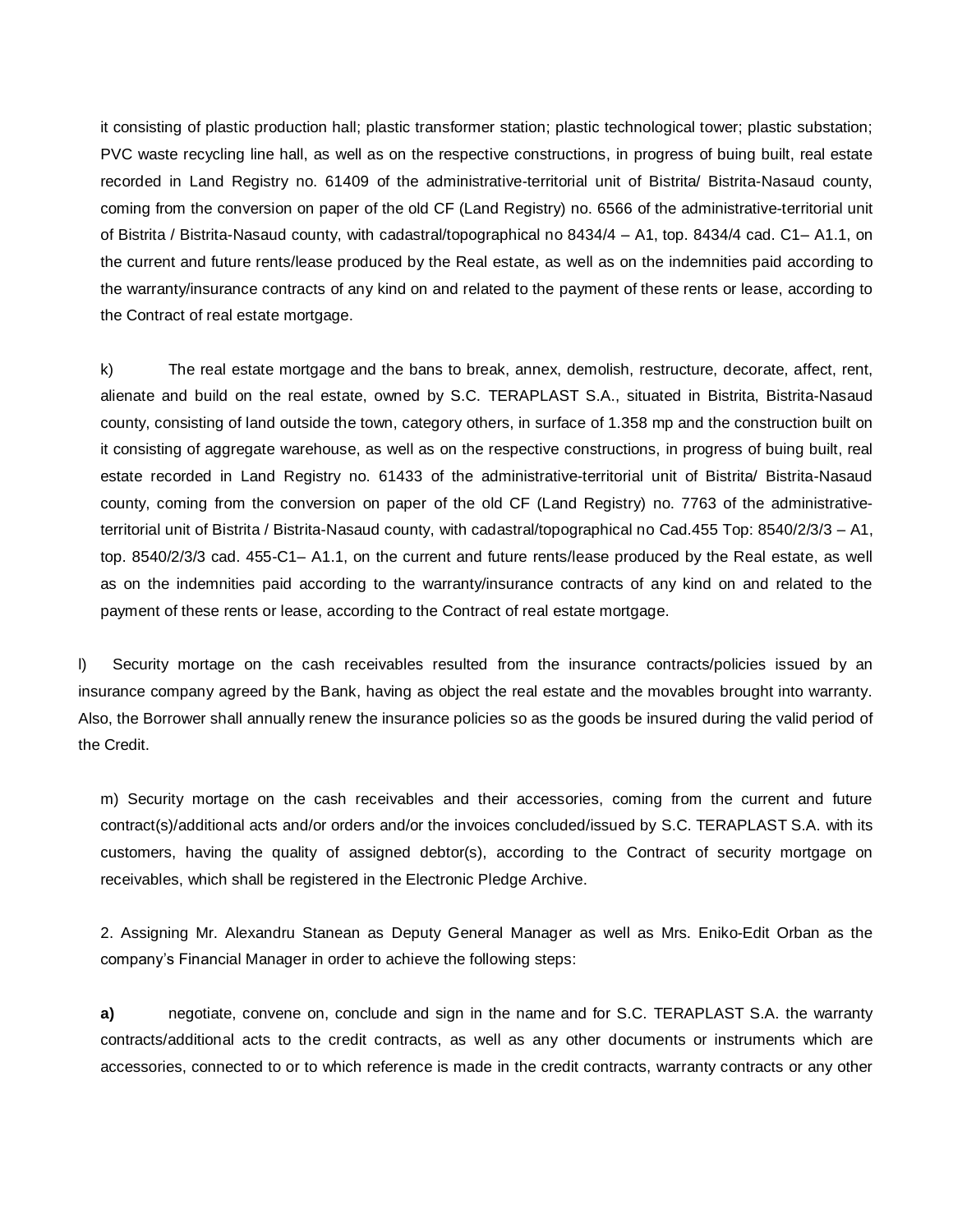documents as well as to sign any other application forms, requests which might be necessary and useful connected to this transaction concluded with UniCredit Tiriac Bank S.A.

**b)** if it is necessary, to negotiate, convene on, conclude and sign in the name and for the Company any other additional acts subsequent to the credit contracts, warranty contracts and any other documents to which the company is party.

**c)** to fulfill in the name and for the Company any proceedings necessary so that these credit contracts/ additional acts, warranty contracts, as well as any other instruments which are accessories be fully valid and binding for the Company.

3. Assigning Mr. President Traian Simion to sign in the name and for all administrators, the Decision of the Board of Administration no.186/14.11.2013.

**Vote structure: \_\_\_\_% for, \_\_\_\_% against, \_\_\_\_% abstain**

*II. The approval to extend the treasury line of 250.000 (twohundredandfiftythousand) EUR, starting with 01.11.2013, accessed from Unicredit Tiriac Bank S.A. according to the credit contract CLUJ3/297/2011 from 29.09.2011 as well as the subsequent additional acts, by maintaining the warranties already set, in order to guarantee the reimbursement of the credit granted by the Bank to the Company, plus interests, fees, taxes and penalties, as well as any other expenses related to, including, but without limiting to, the recovery or preserve of the goods, the recovery of all the amounts due to the Bank, court/enforcement expenses, as well as to guarantee the other obligations of the Company towards the Bank, as follows:*

a) Pledge/security mortgage having as object all current and future cash availabilities/credit balances from its current and future accounts and subaccounts open at the Bank, according to the pledge contract on the account balances, concluded on 29.09.2011.

**Vote structure: \_\_\_\_% for, \_\_\_\_% against, \_\_\_\_% abstain** 

*III. The approval to convert to RON the average term investment credit of 3.000.000 (threemillion) EUR, accessed from Unicredit Tiriac Bank S.A. according to the credit contract no.CLUJ3/296/2011 from 29.09.2011, as well as the subsequent additional acts, in order to refinance the acquisition of equipment and to extend this credit with 1 (one) year, respectively up to 29.09.2016. In order to guarentee the reimbursement of this credit plus interests, fees, taxes and penalties, as well as any other expenses related to, including, but without limiting to, the recovery or preserve of the goods, the recovery of all the amounts due to the Bank, court/enforcement expenses, as well as to guarantee the other obligations of the Company towards the Bank, the approval to maintain, in favor of the credit bank, the following guarantees:*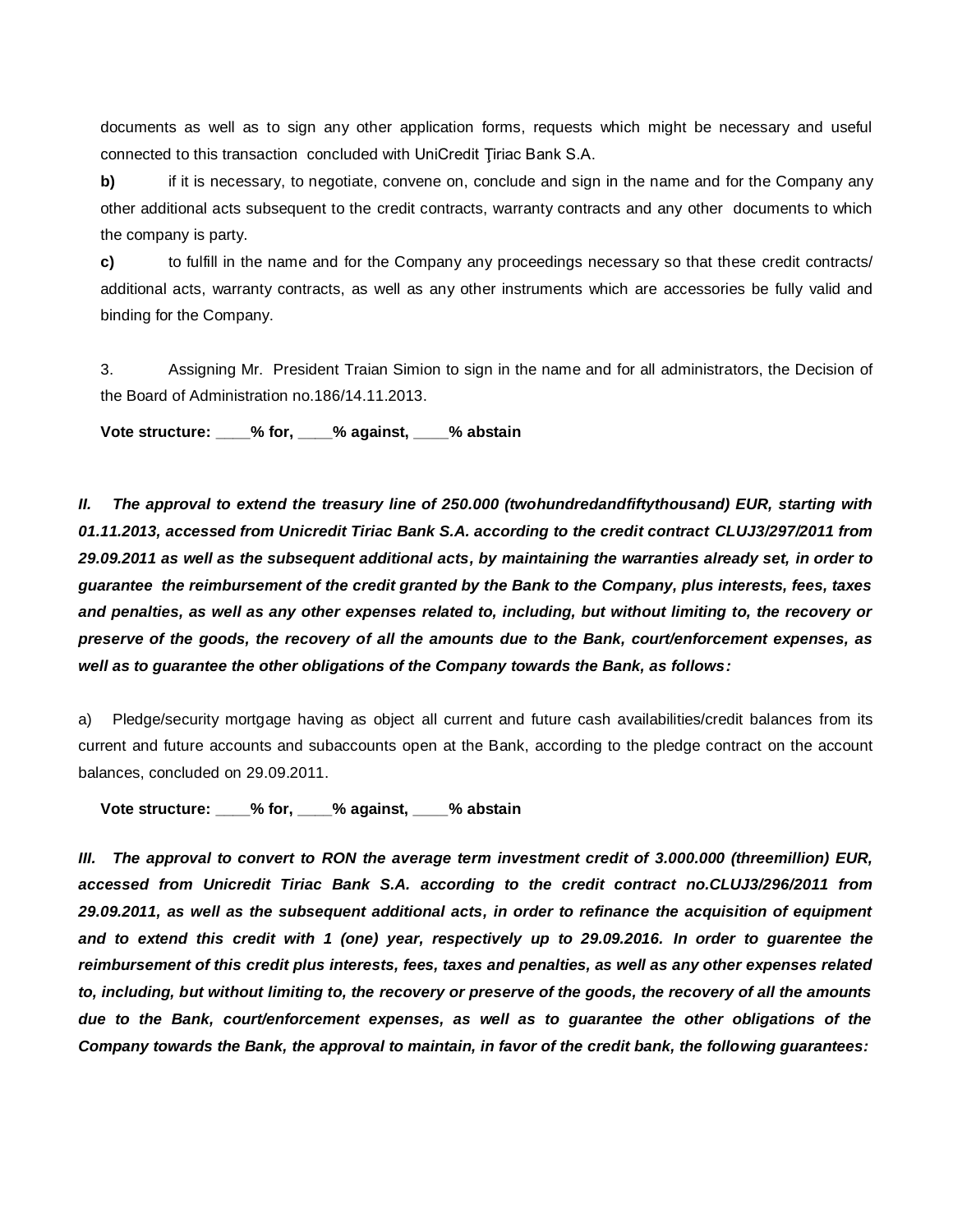*a)* Ist (first) rank mortgage and the bans to alienate, affect, dismantle, rent, demolish and build and the financier's privilege on the real estate, owned by S.C TERAPLAST S.A., situated in Brasov, 249A, Calea Bucuresti, Brasov county, consisting of construction on the ground floor made of: finished product warehouse, raw material warehouse, PVC joinery production hall, storeroom, storeroom, P+E (groundfloor+floor) construction, made of 10 rooms, 2 bathrooms, 4 halls, staircase, as well as on the respective constructions, in progress of buing built, real estate recorded in Land Registry no.114726 of Brasov, with cadastral/topographical no. 9171, 9171-C1, 9171-C2, 9171-C3, 9171-C4, according to the Contract of real estate warranty, which shall be registered in the Land Registry of the property. The mortgage shall also be extended de jure to all the subsequent improvement which shall be brought to the property mentioned above, according to the art. 1777 Civil Code;

**b)** Pledge having as object all current and future cash availabilities/credit balances from its current and future accounts and subaccounts open at the Bank.

**c)** Pledge having as object equipment owned by S.C. TERAPLAST S.A.;

**d)** Assignment of the receivable rights, as well as their accessories, coming from the current and future contracts and/or orders and/or the invoices concluded/issued by the Borrower with his customers, having the quality of assigned debtor(s).

**e)** The assignment of the rights resulted from the insurance policies ("all risks" type) issued by an insurance company agreed by the Bank, having as object the real estate and the movables brought into warranty.

**Vote structure: \_\_\_\_% for, \_\_\_\_% against, \_\_\_\_% abstain** 

**IV.** *The approval to maintain the long term investment credit of 3.500.000 (threemillionfivehundredthousand) EUR, accessed by the Company from Unicredit Tiriac Bank S.A. according to the credit contract no.CLUJ3/605/2007 from 28.11.2007 as well as the subsequent additional acts, maintaining the warranties already set (except for the property situated in Bistrita, 27A, Drumul Tarpiului str.,* **recorded in the Land Registry no. 54207 of the administrative-territorial unit of Bistrita / Bistrita-Nasaud county***, on which a IInd rank mortgage was set, following the release of this property from the guarantee structure) in order to guarentee the reimbursement of the credit granted by the Bank to the Company plus interests, fees, taxes and penalties, as well as any other expenses related to, including, but without limiting to, the recovery or preserve of the goods, the recovery of all the amounts due to the Bank, court/enforcement expenses, as well as to guarantee the other obligations of the Company towards the Bank;*

**Vote structure: \_\_\_\_% for, \_\_\_\_% against, \_\_\_\_% abstain**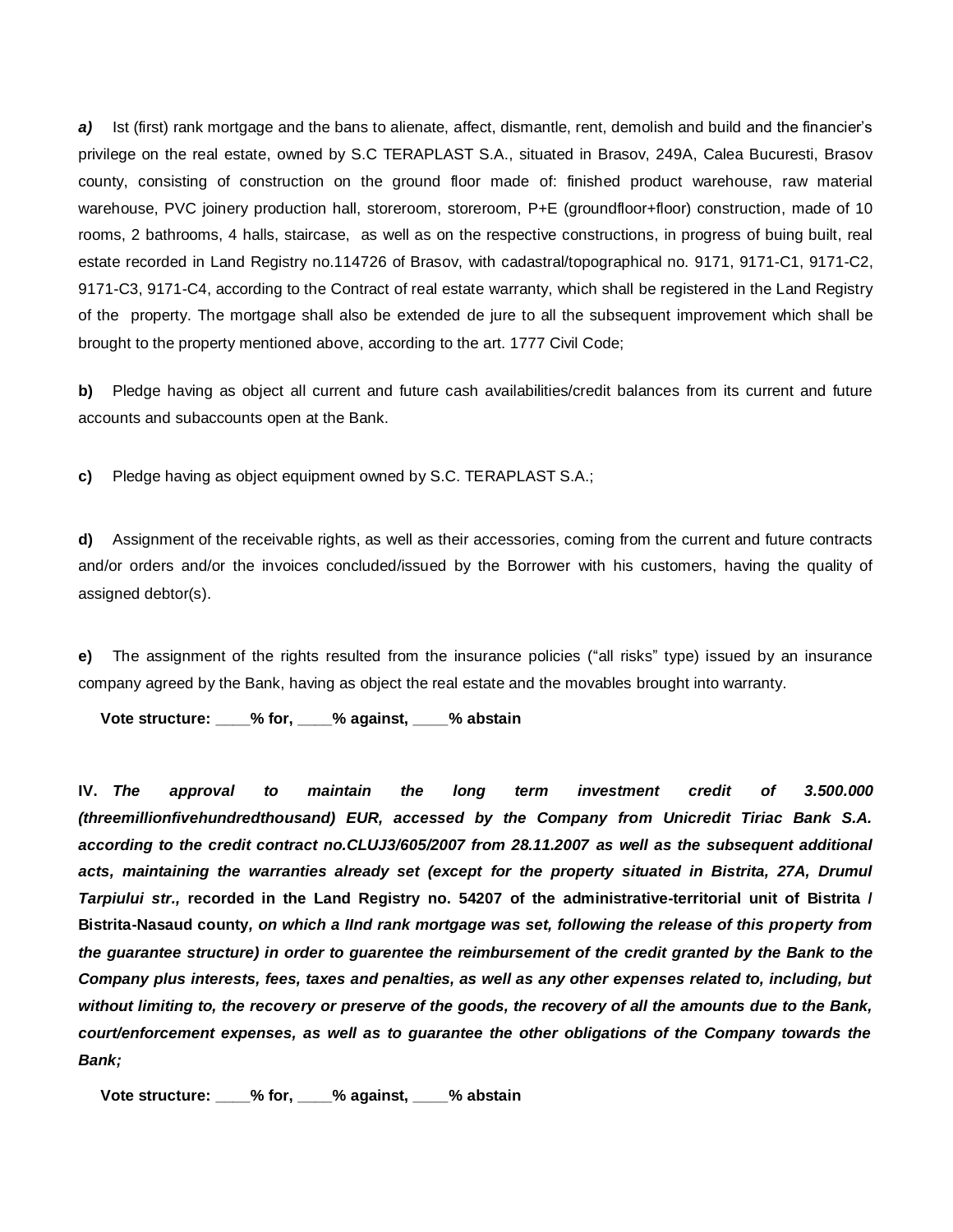### **V.** *To assign Mr. Alexandru Stanean as Deputy General Manager as well as Mrs. Eniko-Edit Orban as the company's Financial Manager to achieve the following steps in relation with Unicredit Tiriac Bank S.A:*

a) negotiate, convene on, conclude and sign in the name and for S.C. TERAPLAST S.A. the warranty contracts/additional acts to the credit contracts, as well as any other documents or instruments which are accessories, connected to or to which reference is made in the credit contracts, warranty contracts or any other documents as well as to sign any other application forms, requests which might be necessary and useful connected to this transaction concluded with UniCredit Ţiriac Bank S.A.;

b) if it is necessary, to negotiate, convene on, conclude and sign in the name and for the Company any other additional acts subsequent to the credit contracts, warranty contracts and any other documents to which the company is party;

c) to fulfill in the name and for the Company any proceedings necessary so that these credit contracts/ additional acts, warranty contracts, as well as any other instruments which are accessories be fully valid and binding for the Company.

**Vote structure: \_\_\_\_% for, \_\_\_\_% against, \_\_\_\_% abstain** 

## *VI. The approval of the ratification of the Decision of the Board of Administration no. 181 from 26 August 2013, according to which the following were approved:*

1. Supplementing the number of vehicles which are going to be bought by the company from 15 to 19 (VW Golf);

2. Rectification of the investment budget, that is increasing it to 270.000 euro, following the approval of buying the number of vehicles mentioned at point 1 (compared to 213.900 euro, the correction value approved according to the Decision of the Board of Administration no. 177 from 01 August 2013);

3. Contracting a loan of 270.000 euro from Porsche Bank Romania SA in order to buy 19 vehicles mentioned at point 1;

4. Guarantee to fulfill all the obligations of reimbursing the loan granted by Porsche Bank Romania SA and the interests, by setting up a mortgage on all the vehicles bought through the loan contracted;

5. Assigning Mrs. Edit Orban and Mr. Alexandru Stanean to decide on the input value of the vehicles which are going to be bought according to the loan contracted from Porsche Bank Romania SA, as well as to negotiate and sign all the documents necessary in order to accomplish the current decision, including, but without limiting to: credit contracts, documents for the credit contracts, additional acts to the credit contracts, etc. The present proxy is valid until its express revocation by the Board of Administration of SC TERAPLAST SA.

6. Assigning Mr. Traian Simion, President of the Board of Administration and Mr. Alexandru Stanean, Administrator, to sign the Decision of the Board of Administration which is going to be adopted.

**Vote structure: \_\_\_\_% for, \_\_\_\_% against, \_\_\_\_% abstain**